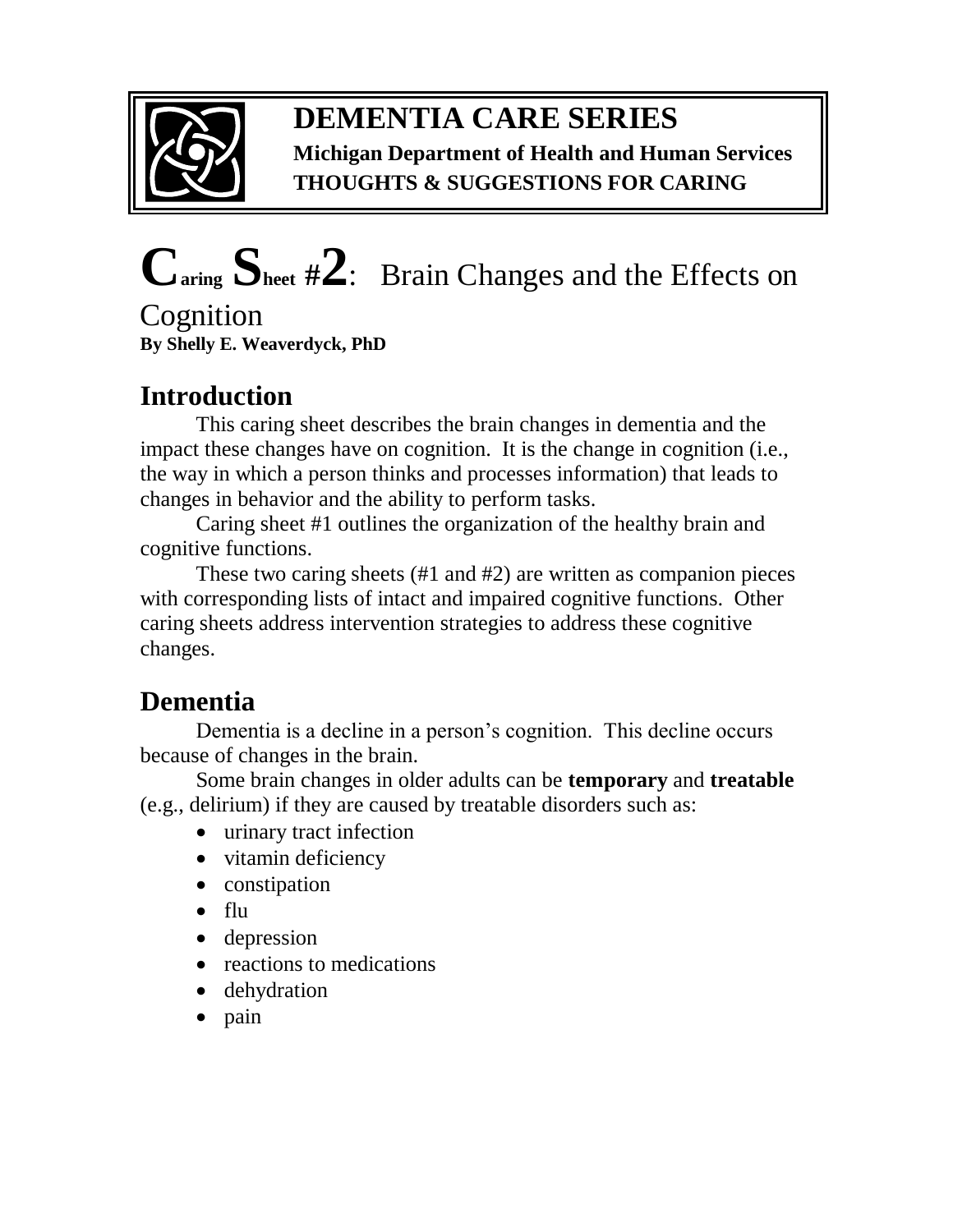

Caring Sheet #2 Brain Changes & Effects on Cognition S. Weaverdyck Page 2 of 11

Other brain changes are currently **irreversible** and **progressive** (i.e., increasingly severe) if they are caused by disorders such as:

- Alzheimer's Disease
- Vascular Dementia
- Dementia with Lewy Bodies
- Frontotemporal Dementia
- Creutzfeldt-Jakob Disease

This caring sheet describes the currently irreversible, progressive brain changes and the resulting cognitive impairment.

Sometimes both temporary and irreversible changes occur simultaneously. When the disorder causing the temporary changes is treated immediately, the person usually returns to the level of cognitive functioning caused by the irreversible brain changes.

**Alzheimer's Disease** is the most common cause of irreversible brain changes & dementia in persons over the age of 65 years. It affects the person's:

- behavior
- personality
- cognitive skills (such as reasoning, judgment, and memory).

Though these changes in behavior and cognition result from brain damage, they are often mistakenly viewed as intentional or manipulative.

#### **Alzheimer's Disease**

In Alzheimer's Disease there are four hallmark pathological changes to the brain: atrophy**,** neuritic plaques, neurofibrillary tangles, and neurochemical changes.

• **Atrophy** is the reduction in size of a structure. Atrophy due to death of nerve cells in Alzheimer's Disease causes much of the confusion and cognitive impairment. Atrophy occurs with normal aging, but is especially pronounced and is pathological in Alzheimer's Disease. The atrophy is visible on a CAT scan and at autopsy.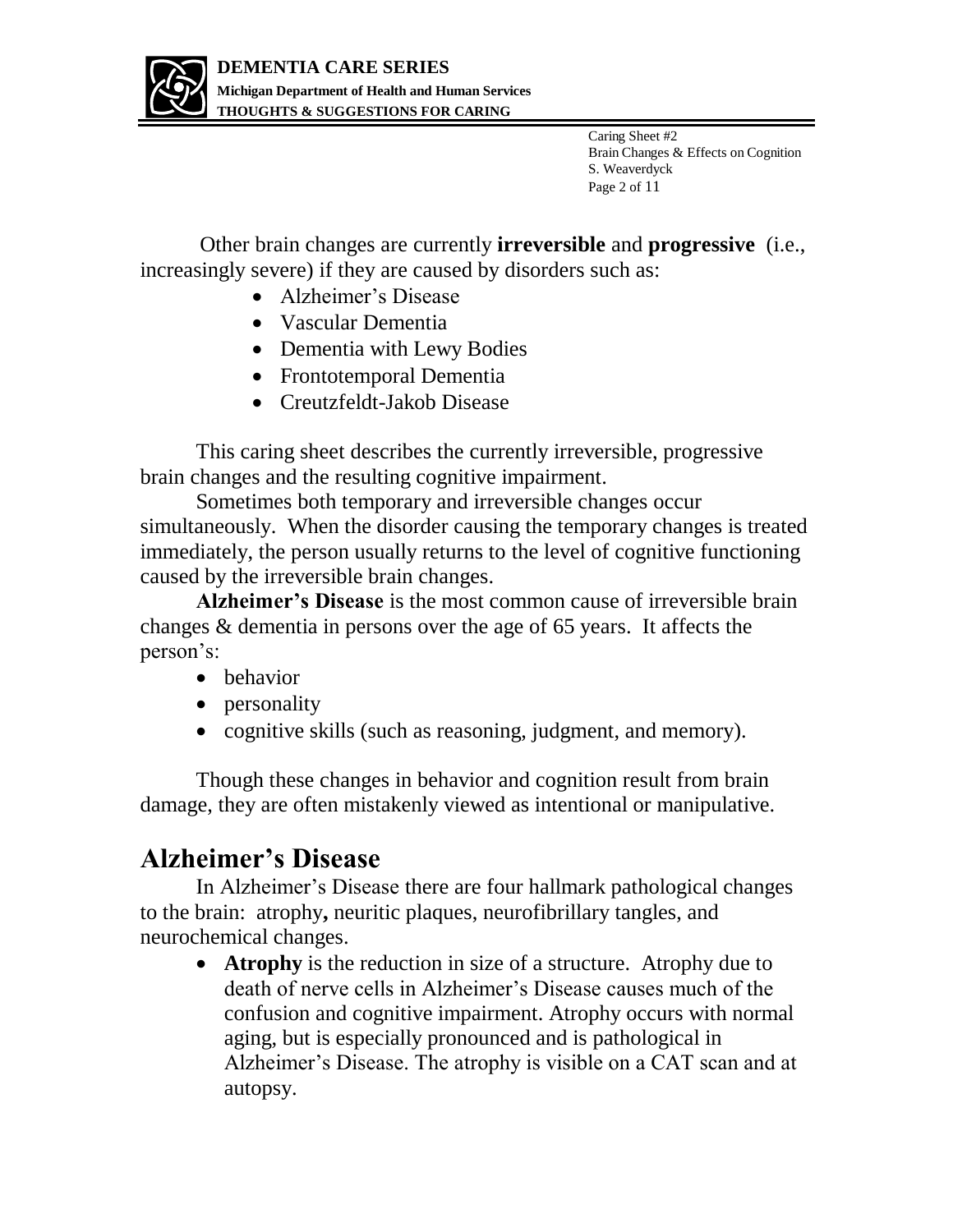

Caring Sheet #2 Brain Changes & Effects on Cognition S. Weaverdyck Page 3 of 11

- **Neuritic plaques** are little patches or collections of debris in the brain. They are located outside of nerve cells. A protein called amyloid is at the core of the plaques. The number of neuritic plaques correlates with a person's performance on cognitive tests (such as Intelligence or IQ tests).
- **Neurofibrillary tangles** are inside nerve cells, particularly in the axons of nerve cells. Axons are the protrusions from the nerve cell body, which carry information from one nerve cell to the next. Tiny neurofibrils (filaments or tubules) transport cell nutrients within the nerve cell. The neurofibrils become tangled in a very characteristic way (double helical) and therefore disrupt the cell maintenance processes, probably contributing to the cell's death. The number of neurofibrillary tangles also correlates with a person's performance on various cognitive tests.
- **Neurochemical** changes also occur in Alzheimer's Disease. There is a reduction in some of the neurotransmitters. Neurotransmitters (the chemical messengers) are neurochemicals which are transferred from one nerve cell to another as a method of communication with that nerve cell. This intercellular communication is essential to the brain's maintenance and functioning. There are many different kinds of neurotransmitters. One, which is particularly reduced in amount in Alzheimer's Disease, is called acetylcholine.

#### **Vascular Dementia**

In Vascular Dementia, the brain has many tiny strokes on the cortex or surface of the brain. Spots of softened dead tissue (lesions) occur throughout the cortex. These lesions can be seen on a CAT scan, but not always. A CAT scan can rule out the possibility of a major stroke as a source of the cognitive impairment.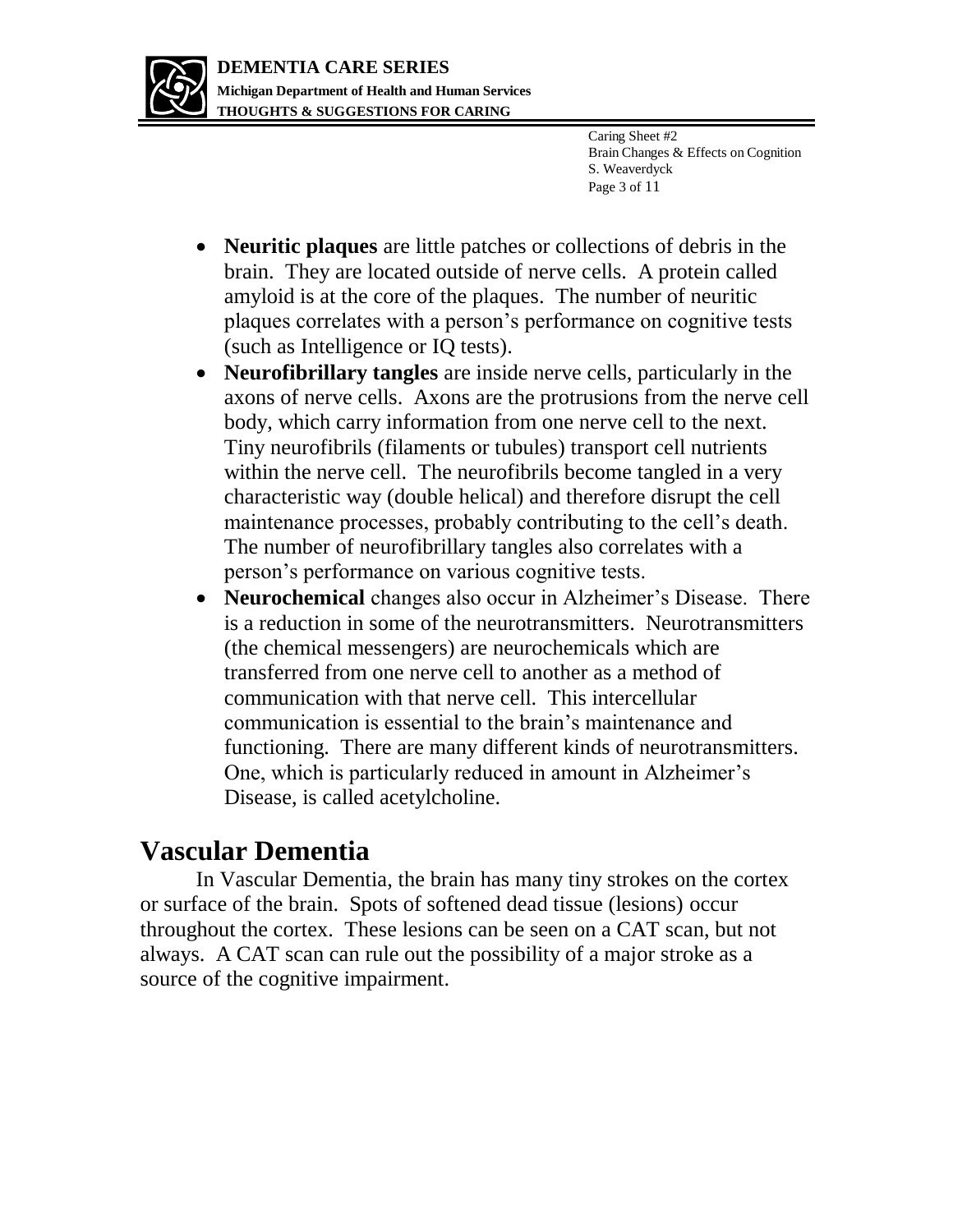

Caring Sheet #2 Brain Changes & Effects on Cognition S. Weaverdyck Page 4 of 11

# **The Brain**

The occurrence of these pathological changes in specific parts of the brain directly correlate with changes in specific cognitive functions.

The structure of the brain and organization of its cognitive functions was described in Caring Sheet #1.

The focus of that sheet (and of this sheet) is the **cortex**, the bark or noodle-like surface of the brain where the most sophisticated intellectual thought processes take place. In general, the amount of surface area of the cortex correlates with the individual's quality of intellectual functioning.

Caring sheet #1 described the two halves of the brain (the **left** and **right hemispheres**) and three of the four lobes which compose each cerebral hemisphere (the **frontal, temporal** and **parietal lobes**). (See Figure 1.)

Caring sheet #1 noted that each lobe and hemisphere has its own set of cognitive functions in which it plays a major role. It listed some of those functions.

The damage in the frontal, temporal, and parietal lobes in the cortex are particularly related to the impairment in dementia of the cognitive functions listed there. (Other important impairments result from damage to a fourth lobe, the occipital lobe including an impaired ability to recognize objects and faces, and to see more than one object at a time.)

# **Individualized Brain Organization**

It is important to note that the lobes overlap and interact in the control of cognitive functions, and that they communicate with each other in ways somewhat idiosyncratic to each individual person.

This listing of specific cognitive functions as the province of each lobe, therefore, is an oversimplification and generalization, though there is clearly a strong correlation between damage to specific lobes and corresponding impairment in specific cognitive functions.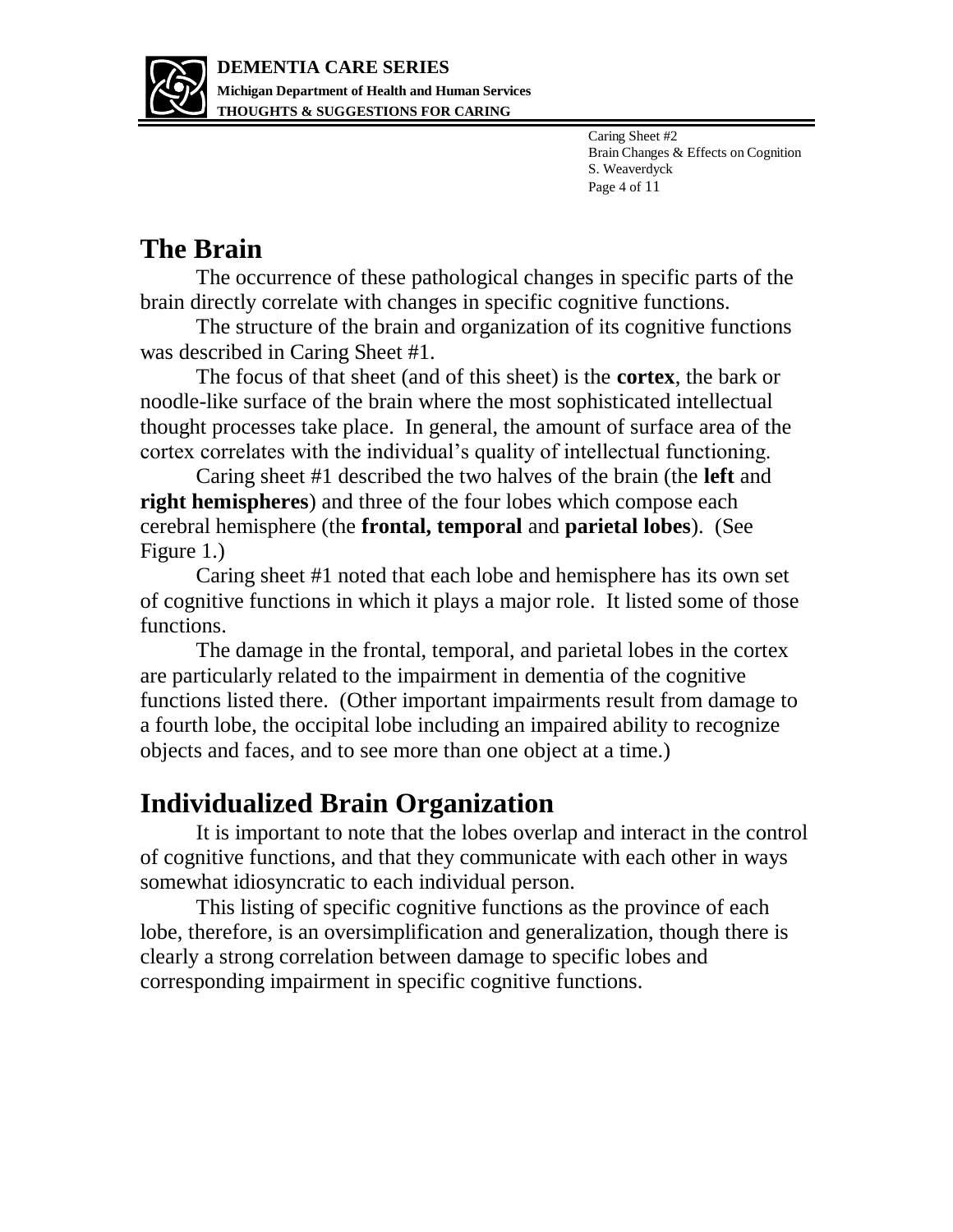

#### **DEMENTIA CARE SERIES Michigan Department of Health and Human Services THOUGHTS & SUGGESTIONS FOR CARING**

Caring Sheet #2 Brain Changes & Effects on Cognition S. Weaverdyck Page 5 of 11



**Figure 1: Schematic drawing of the brain, including the left cerebral hemisphere, cerebellum and brain stem.** *Size and position of the brain with respect to the outline of the head is not to scale.* **The right side of the brain is essentially a mirror image of the left. The right cerebral hemisphere has the same four lobes.** 

Cognitive functions are organized in the brain according to a person's structural dominance, as is usually evidenced by hand dominance. Here, we are assuming the functions described are of a typical right handed person. (This would pertain to most, but not all left handed persons as well.)

#### **Brain Damage in Dementia**

In dementia, the pathological changes to the brain described above (the atrophy, neuritic plaques, neurofibrillary tangles and neurochemical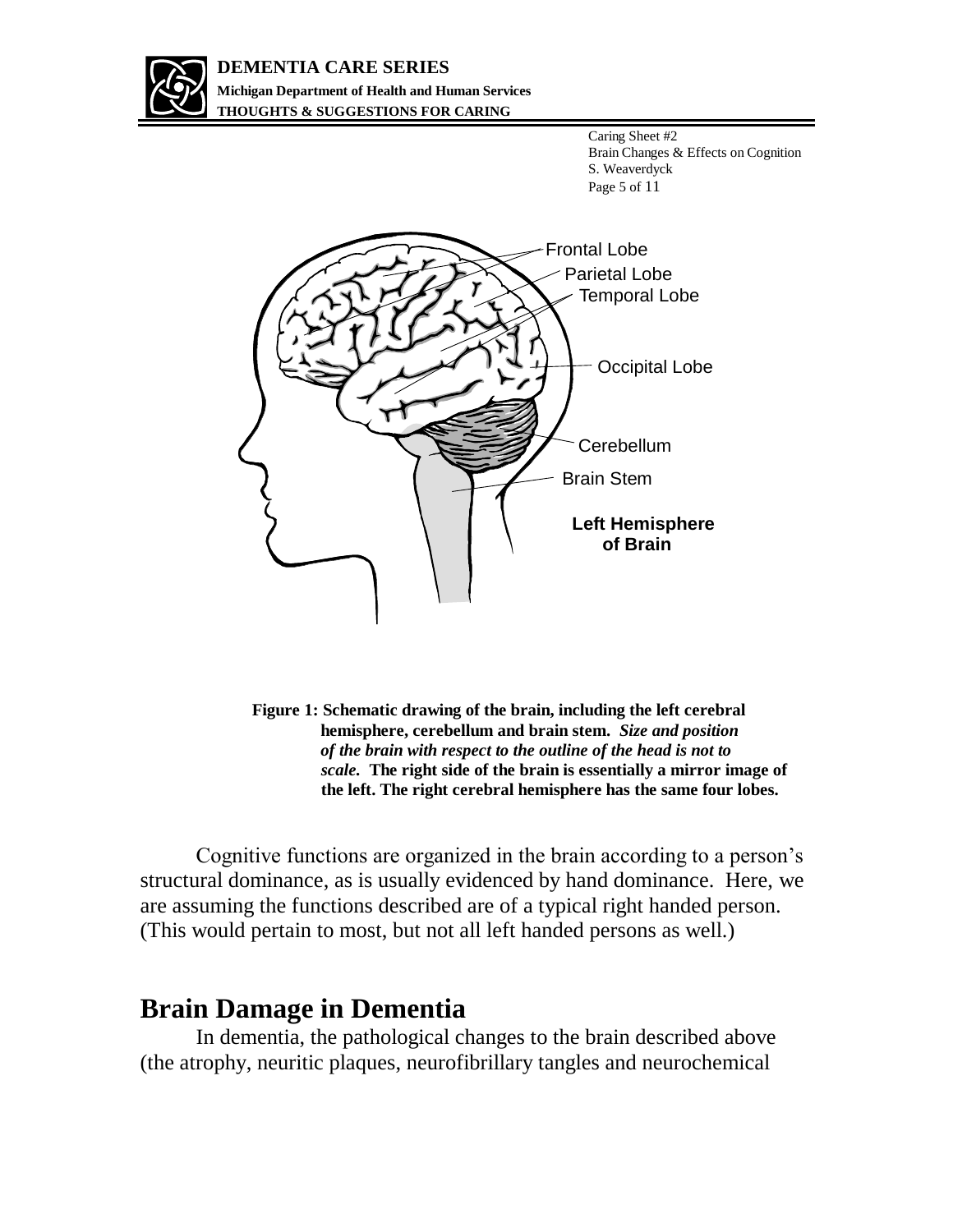

Caring Sheet #2 Brain Changes & Effects on Cognition S. Weaverdyck Page 6 of 11

changes) occur in both hemispheres and in all three of the lobes discussed here. (They occur in other parts of the brain not discussed here, as well.)

The pathological changes do not occur all at once, but gradually spread across the brain. As each lobe is affected by the pathological changes, there is also a gradual increase in severity or amount of pathological change within that lobe, even as it is beginning to spread to other lobes. As a result, the change in cognition or dementia is usually gradual and progressive. This is in contrast to most major strokes, where one hemisphere is primarily affected and the brain damage occurs suddenly and all at once.

The progression of the pathology across the brain, and the order in which the lobes are affected, depends somewhat upon the type of dementia and the type of disorder causing the dementia.

The spread and increase in severity of the pathological changes across the brain, causes the dementia to progress through stages commonly seen by caregivers.

#### **Brain Damage & Cognition in General**

When one lobe or area of the brain is damaged, the functioning of the whole brain is affected, but the cognitive functions in which the damaged area or lobe play a major role are particularly impaired.

As a person ages from birth to old age, each lobe and hemisphere becomes increasingly specialized in the cognitive functions it performs.

When part of the brain is damaged, the rest of the brain tries to take over the functions the damaged part had been mediating. The older the brain is, the more specialized each lobe and hemisphere is, and the more difficult it is for other parts of the brain to recover the affected functions.

In dementing disorders such as Alzheimer's Disease, while repair mechanisms may be at work, the pathological changes appear to spread more quickly than the ability of the other parts of the brain to recover the lost functions. In less progressive disorders, such as major strokes, even brains that are quite advanced in age, seem to recover functions more easily.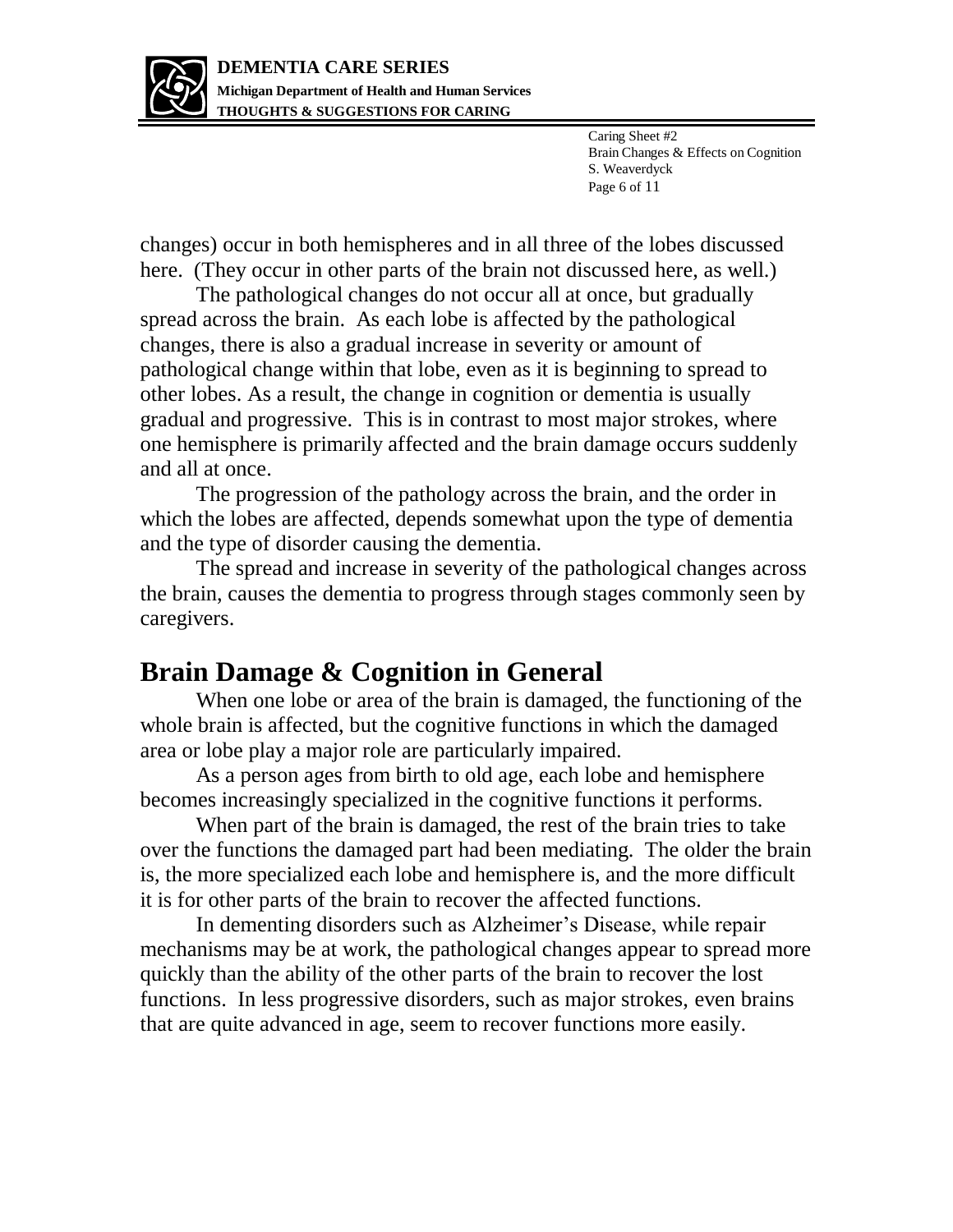

Caring Sheet #2 Brain Changes & Effects on Cognition S. Weaverdyck Page 7 of 11

# **Cognitive Changes in Dementia Resulting from The Brain Changes**

In both Alzheimer's Disease and Vascular Dementia, evidence of the pathology (i.e., the signs and symptoms of cognitive impairment) may become apparent as each lobe becomes significantly affected by the pathology.

The amount of pathology required in each lobe to create the cognitive and behavioral changes noticeable to a caregiver, depends upon the individual brain, person, and circumstances.

Many of the changes seen in behavior and in the ability to perform daily tasks are directly caused by the cognitive changes that result from the pathological damage to the frontal, temporal, and parietal lobes.

As the pathology spreads to and multiplies in each lobe the effects are very specific to the cognitive functions mediated by that lobe. Thus, as each lobe becomes damaged by the pathology, a new set of cognitive functions becomes impaired and becomes increasingly impaired as the disease progresses.

To the extent the spread of pathology and its rate of increase in severity in each lobe is similar among individuals, the individuals will pass through similar stages during the course of the dementing disorder, though with some individual variation.

#### **Progression of Cognitive Impairment**

Cognitive abilities are always gradually changing because the pathology is always gradually spreading and increasing in severity.

Not only is the general change in cognition gradual, but each cognitive function, itself also becomes impaired gradually.

- First there are isolated instances of symptoms (e.g., the person forgets how to get home from the store one day).
- Then instances of this impairment become more frequent (e.g., the frequency with which the person gets lost coming home from the store increases).
- This cognitive impairment continues to increase in frequency and severity (e.g., the person frequently gets lost and increasingly has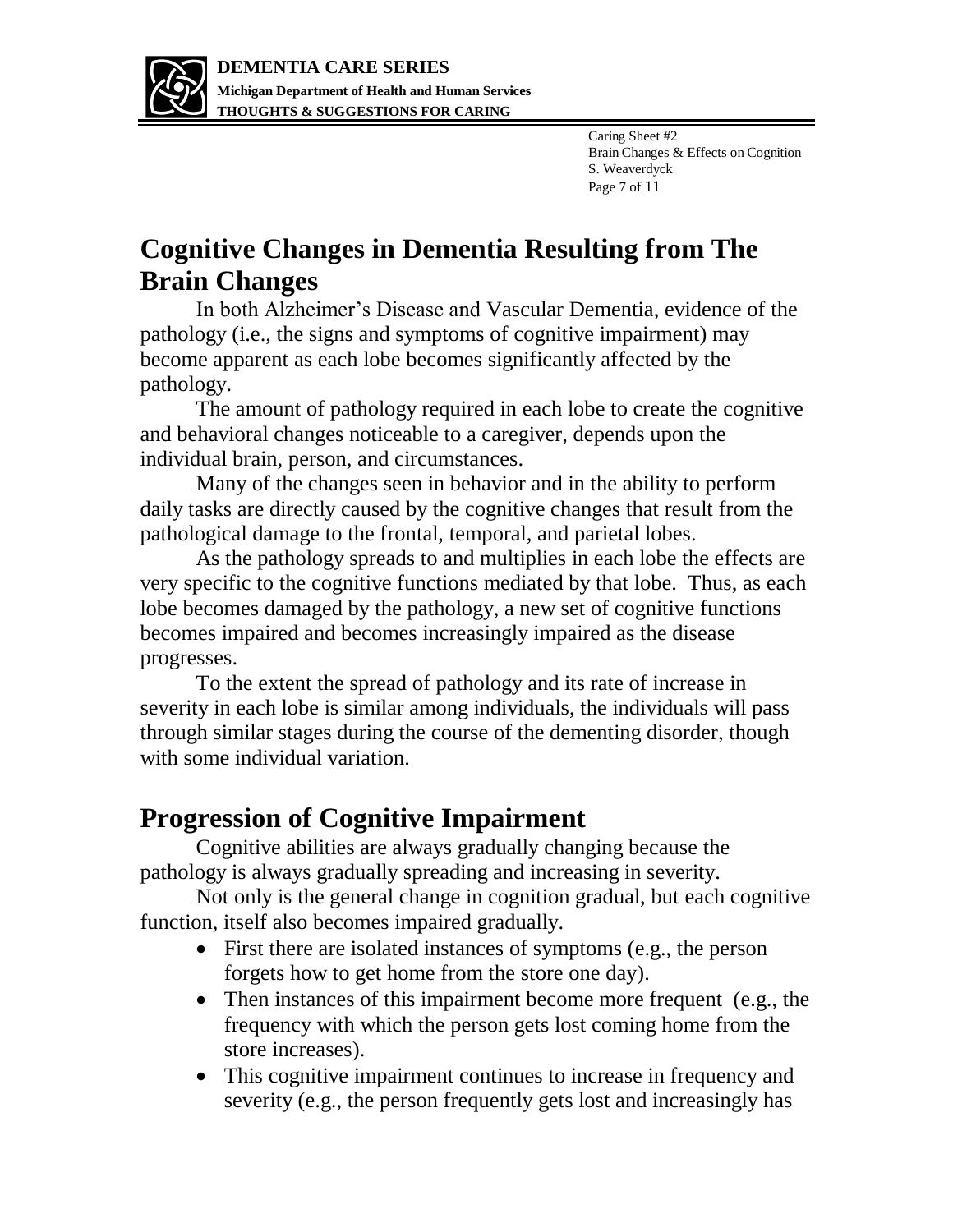

Caring Sheet #2 Brain Changes & Effects on Cognition S. Weaverdyck Page 8 of 11

difficulty recognizing her disorientation and knowing how to get help).

- The frequency and severity continues to increase as another cognitive impairment begins to appear in isolated instances and gradually increases in frequency and severity.
- Each cognitive function continues to increase in severity and frequency; it does not stay at the same level as other cognitive functions change.

# **Cognitive Impairment & Parts of the Brain**

The impaired cognitive functions listed here correspond to the intact cognitive functions listed in Caring Sheet #1.

#### Left Hemisphere (for most right handed people)

When a person's left hemisphere is damaged:

- the right side of the body tends to be weaker or unable to move.
- the right side of the body may be altered in its ability to feel, notice, or recognize stimuli.
- the person may also have slurred speech or difficulty finding the words she wants to use.

#### **Right Hemisphere** (for most right handed people)

When the right hemisphere is damaged:

- the left side of the body tends to be weaker or unable to move.
- the left side of the body may be altered in its ability to feel, notice, or recognize stimuli.
- the person may have difficulty locating objects in space or judging distances. An environment with many objects or much movement can be very upsetting or fatiguing for this person.

# **Frontal Lobe Impairment**

As the frontal lobe becomes affected cognitive symptoms become evident. The person may have difficulty: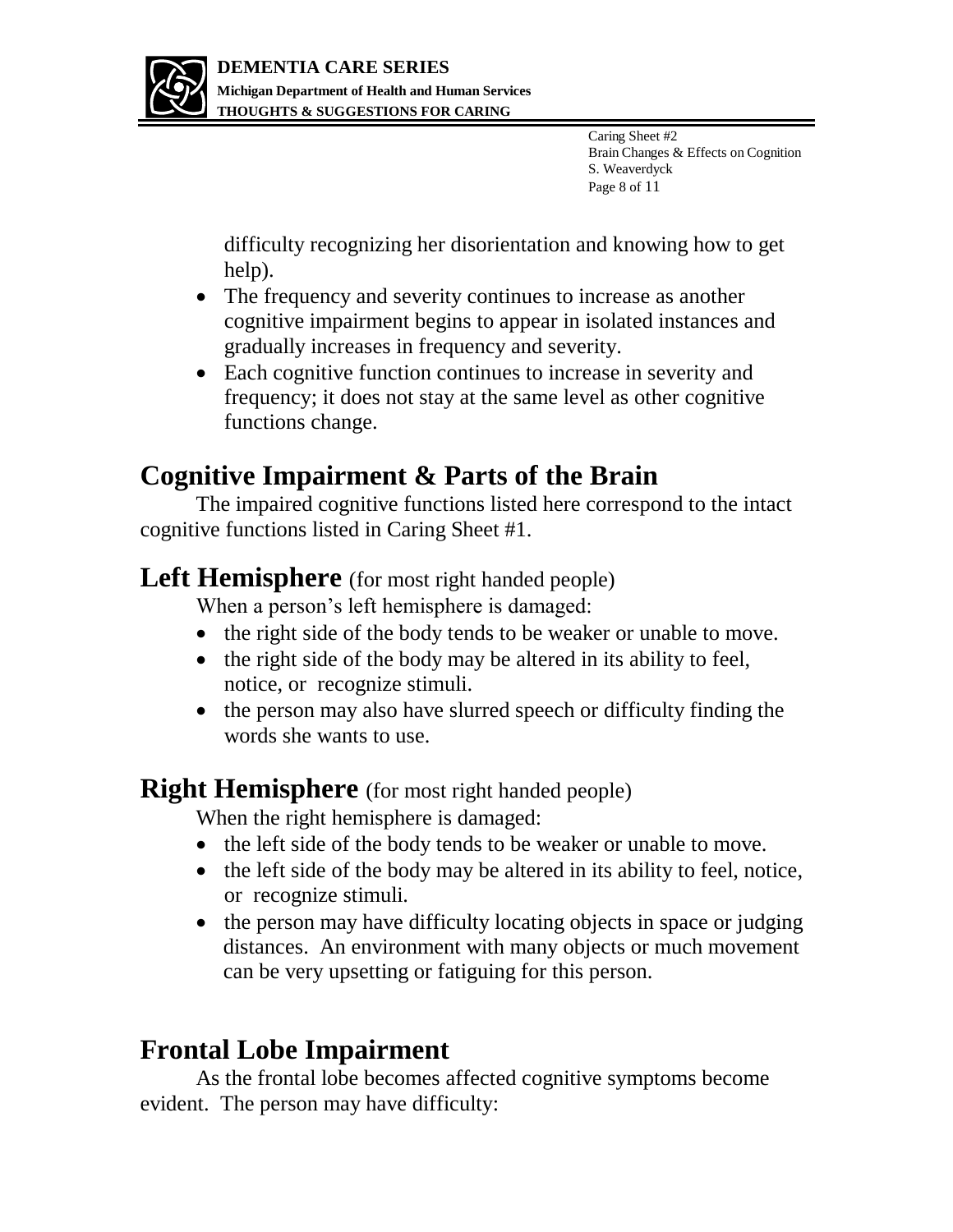

Caring Sheet #2 Brain Changes & Effects on Cognition S. Weaverdyck Page 9 of 11

- problem solving and planning a task.
- thinking of ideas for conversation, of activities to relieve boredom, or of possible explanations for an event (e.g., the only explanation for odd tasting water is that you're poisoning me).
- recognizing when she is done with a task such as eating a meal.
- initiating a task (e.g., a person may sit in front of a lunch plate and start eating only when another person initiates the process for her; she may appear lethargic or uninterested).
- recognizing or correcting mistakes in social protocol (e.g., will pinch a caregiver's breast, and laugh about it, but not recognize the extent to which the action was inappropriate; or might take a blouse off because she's hot even though she is in the living room).
- knowing how much time has passed (e.g., may sit down to eat and then get up and walk away after a few bites; or may ask when dinner is twenty times in three minutes, because she thought perhaps a half hour had passed since she had last asked).
- understanding the sequence of events in past or present time (e.g., understanding why the fact that she is 90 years old and her children are in their 50s and 60s means that she does not need to go home to feed her children).
- recognizing the depth of his own emotion or even that he is angry, sad, or upset; as well as difficulty in recognizing what he knows (e.g., he may know which chair he always sits in for lunch, but may say he doesn't know, even as he walks to the chair on his own and sits down.) The ability to consciously monitor and "watch" oneself is impaired.
- analyzing why she is feeling an emotion (e.g., she may say she wants to go home, but in fact she is anxious and cannot think of any other reason for her anxiety).
- thinking twice before acting or saying what comes to her mind (e.g., she may swear or say "She's fat" about someone walking by).
- adapting to new situations or conditions. She may feel anxious or be unable to do a task in unfamiliar surroundings or with unfamiliar task objects (e.g., she may have difficulty brushing her teeth with pump toothpaste instead of tube toothpaste, or changing morning routines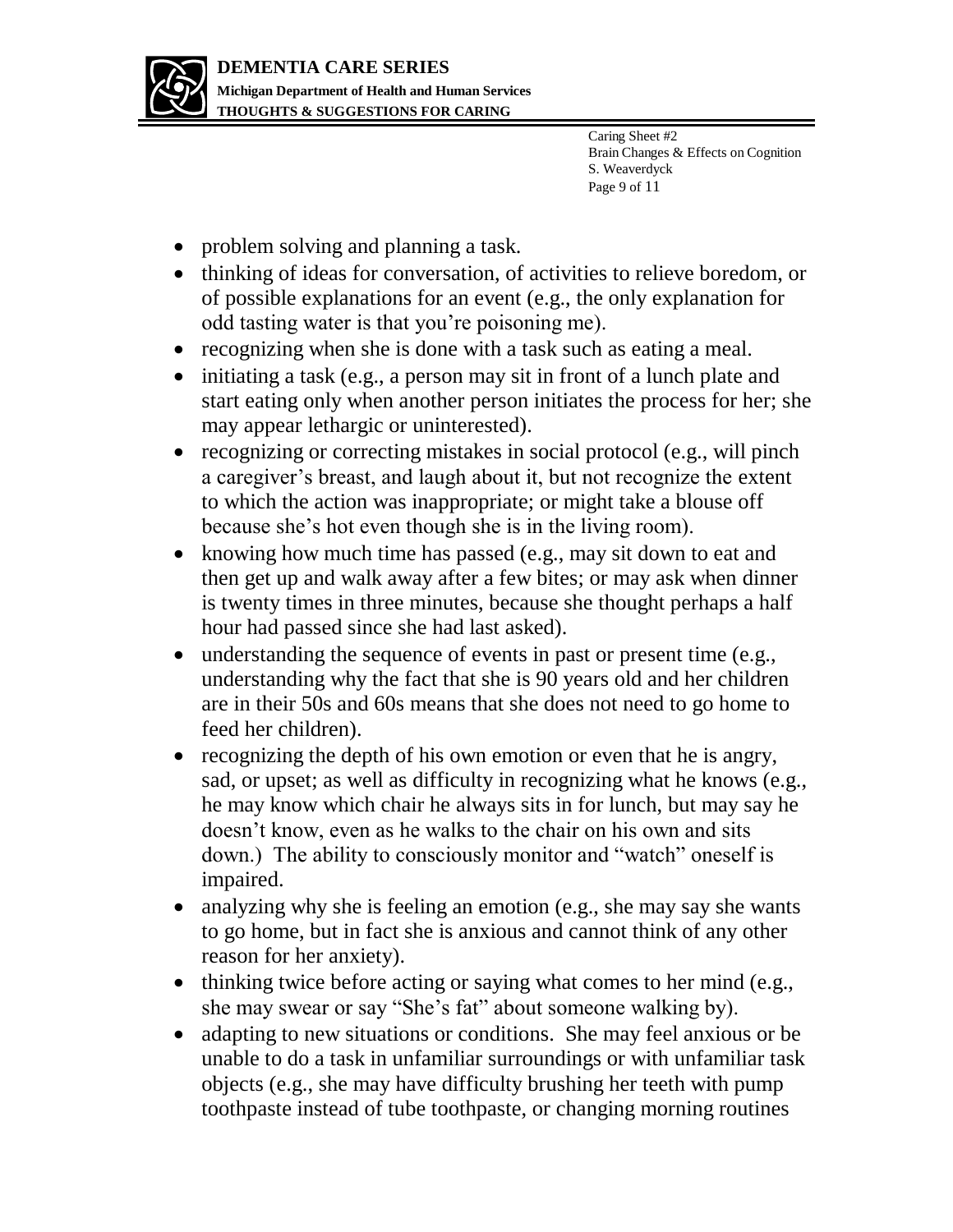

Caring Sheet #2 Brain Changes & Effects on Cognition S. Weaverdyck Page 10 of 11

and bath times from past habits). She is most relaxed and can perform tasks most successfully when the caregiver is consistent and conditions are as they were throughout most of her adult life.

- changing from one thought or activity to another. (e.g., when he is privately reminiscing about a game of baseball from the remote past, it is difficult for him to quickly attend and recognize someone walking by saying "hi" or asking him to take some medication.)
- creating a picture in her mind of an object in order to understand or recall what someone is saying (e.g., choosing between two food options that are not in front of her; or recognizing that a clear glass has water in it when the water seems invisible).
- conceptualizing the order of task steps or items (e.g., the order of clothes to put on).
- thinking about or doing more than one thing at a time (e.g., feeling embarrassed about a behavior and changing the behavior).

# **Temporal Lobe Impairment**

As the temporal lobe becomes affected other cognitive symptoms become evident. The person may have difficulty:

- understanding the words another person is using.
- producing the words he wants to use.
- remembering what she told someone two minutes ago.

# **Parietal Lobe Impairment**

As the parietal lobe becomes affected additional cognitive symptoms become evident. The person may have difficulty:

- recognizing where objects or people are in the environment, particularly when they are moving.
- performing tasks which require manipulation of objects or of his own body, particularly in relation to other objects (e.g., dressing, setting the table or navigating large spaces).
- performing simple arithmetic calculations.
- responding to a request to walk or to move a part of her body.